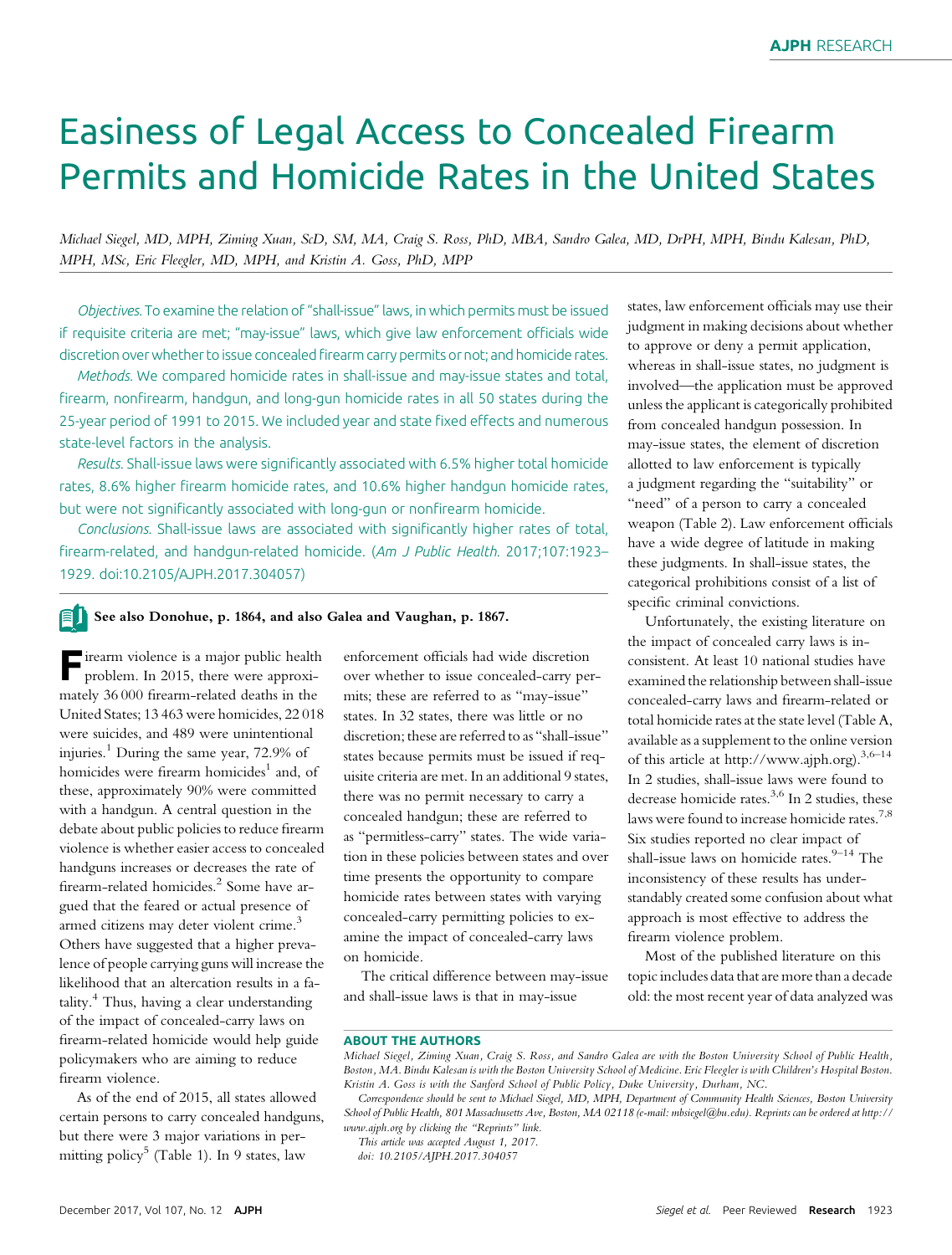### TABLE 1—Concealed-Carry Permitting Laws and Age-Adjusted Firearm Homicide Rates by US State, 2015, and Status of Laws During the Period of 1991 to 2015

| State               | Age-Adjusted<br>Firearm Homicide<br>Rate, <sup>a</sup> 2015<br>(per 100 000) | Status of<br>Concealed-Carry<br>Permitting Law,<br>2015 | Effective Date of<br>Current (as of 2015)<br>Concealed-Carry Law |
|---------------------|------------------------------------------------------------------------------|---------------------------------------------------------|------------------------------------------------------------------|
| Hawaii <sup>b</sup> | 0.75                                                                         | May issue                                               | Before 1991                                                      |
| New Hampshire       | 0.96                                                                         | Shall issue                                             | Before 1991                                                      |
| Rhode Island        | 0.99                                                                         | May issue                                               | Before 1991                                                      |
| Maine               | 1.14                                                                         | Shall issue                                             | Before 1991                                                      |
| Massachusetts       | 1.26                                                                         | May issue                                               | Before 1991                                                      |
| Utah                | 1.39                                                                         | Shall issue                                             | 1995                                                             |
| Idaho               | 1.29                                                                         | Shall issue                                             | Before 1991                                                      |
| lowa                | 1.62                                                                         | Shall issue                                             | Before 1991                                                      |
| North Dakota        | 1.69                                                                         | Shall issue                                             | Before 1991                                                      |
| Vermont             | 1.76                                                                         | Permitless carry                                        | Before 1991                                                      |
| Minnesota           | 1.77                                                                         | Shall issue                                             | 2003                                                             |
| South Dakota        | 1.97                                                                         | Shall issue                                             | Before 1991                                                      |
| New York            | 2.07                                                                         | May issue                                               | Before 1991                                                      |
| Wyoming             | 2.16                                                                         | Permitless carry                                        | 2011 <sup>c</sup>                                                |
| Montana             | 2.17                                                                         | Shall issue                                             | Before 1991                                                      |
| Washington          | 2.32                                                                         | Shall issue                                             | Before 1991                                                      |
| Oregon              | 2.35                                                                         | Shall issue                                             | Before 1991                                                      |
| Connecticut         | 2.43                                                                         | May issue                                               | Before 1991                                                      |
| Colorado            | 2.46                                                                         | Shall issue                                             | 2003                                                             |
| Nebraska            | 2.67                                                                         | Shall issue                                             | 2007                                                             |
| West Virginia       | 2.89                                                                         | Shall issue                                             | Before 1991                                                      |
| Wisconsin           | 3.18                                                                         | Shall issue                                             | 2011                                                             |
| New Jersey          | 3.22                                                                         | May issue                                               | Before 1991                                                      |
| Virginia            | 3.29                                                                         | Shall issue                                             | 1995                                                             |
| Kansas              | 3.35                                                                         | Shall issue                                             | 2007                                                             |
| California          | 3.52                                                                         | May issue                                               | Before 1991                                                      |
| Arizona             | 3.56                                                                         | Permitless carry                                        | 2010 <sup>c</sup>                                                |
| Kentucky            | 3.96                                                                         | Shall issue                                             | 1996                                                             |
| Texas               | 4.04                                                                         | Shall issue                                             | 1995                                                             |
| Pennsylvania        | 4.34                                                                         | Shall issue                                             | Before 1991                                                      |
| Ohio                | 4.38                                                                         | Shall issue                                             | 2004                                                             |
| Nevada              | 4.49                                                                         | Shall issue                                             | 1995                                                             |
| North Carolina      | 4.54                                                                         | Shall issue                                             | 1995                                                             |
| Indiana             | 4.61                                                                         | Shall issue                                             | Before 1991                                                      |
| Florida             | 4.66                                                                         | Shall issue                                             | Before 1991                                                      |
| Michigan            | 4.74                                                                         | Shall issue                                             | 2001                                                             |
| New Mexico          | 4.79                                                                         | Shall issue                                             | 2001                                                             |
| Alaska              | 5.22                                                                         | Permitless carry                                        | 2003 <sup>c</sup>                                                |

2010, and only 3 of the 10 studies examined data past the year 1998 (Table A, available as a supplement to the online version of this article at [http://www.ajph.org\)](http://www.ajph.org). Since 1998, 11 additional states have enacted shall-issue laws.<sup>5</sup> This provides more variation over time and a longer follow-up period to examine this research question. Moreover, Ayres and Donohue<sup>15</sup> and Hepburn et al.<sup>11</sup> have suggested that the relationship between concealed-carry laws and homicide rates may have been different during the period before and after the early 1990s. In addition, studies that included homicide rates from before 1994 were examining a trend that was increasing, whereas studies examining homicide rates after 1994 were capturing declining trends. For these reasons, a reexamination of this research question with more recent data is needed.

One limitation of the existing literature is that no previously published research has examined the specific impact of concealedcarry laws on handgun versus long-gun homicide rates. This is important because if such laws increase homicide by making it easier for people at high risk for violence to carry handguns, this effect should only be observed in relation to handgun-related homicides, not homicides committed with long guns. On the other hand, if permissive concealed-carry laws deter crime by generating fear among potential perpetrators of encountering an armed individual, then all crime including handgun, long-gun, and nonfirearm homicide should decrease.

Another limitation of previous studies is that nearly all of them used linear models. However, homicide rates represent count data, and the distribution of homicide rates across states is highly skewed<sup>16</sup> (Figure A, available as a supplement to the online version of this article at [http://www.ajph.org\)](http://www.ajph.org). Plassmann and Tideman argued that a count model (such as a Poisson or negative binomial model) is the most reliable for analyzing crimes, such as homicides, with low occurrence rates.<sup>16</sup> Beyond the Plassmann and Tideman study, only 1 other study<sup>11</sup> used a count model.

We examined the relationship between shall-issue concealed-carry laws and total, firearm-related, and non–firearm-related homicide rates, as well as handgun versus long-gun homicide rates across all 50 states

**Continued**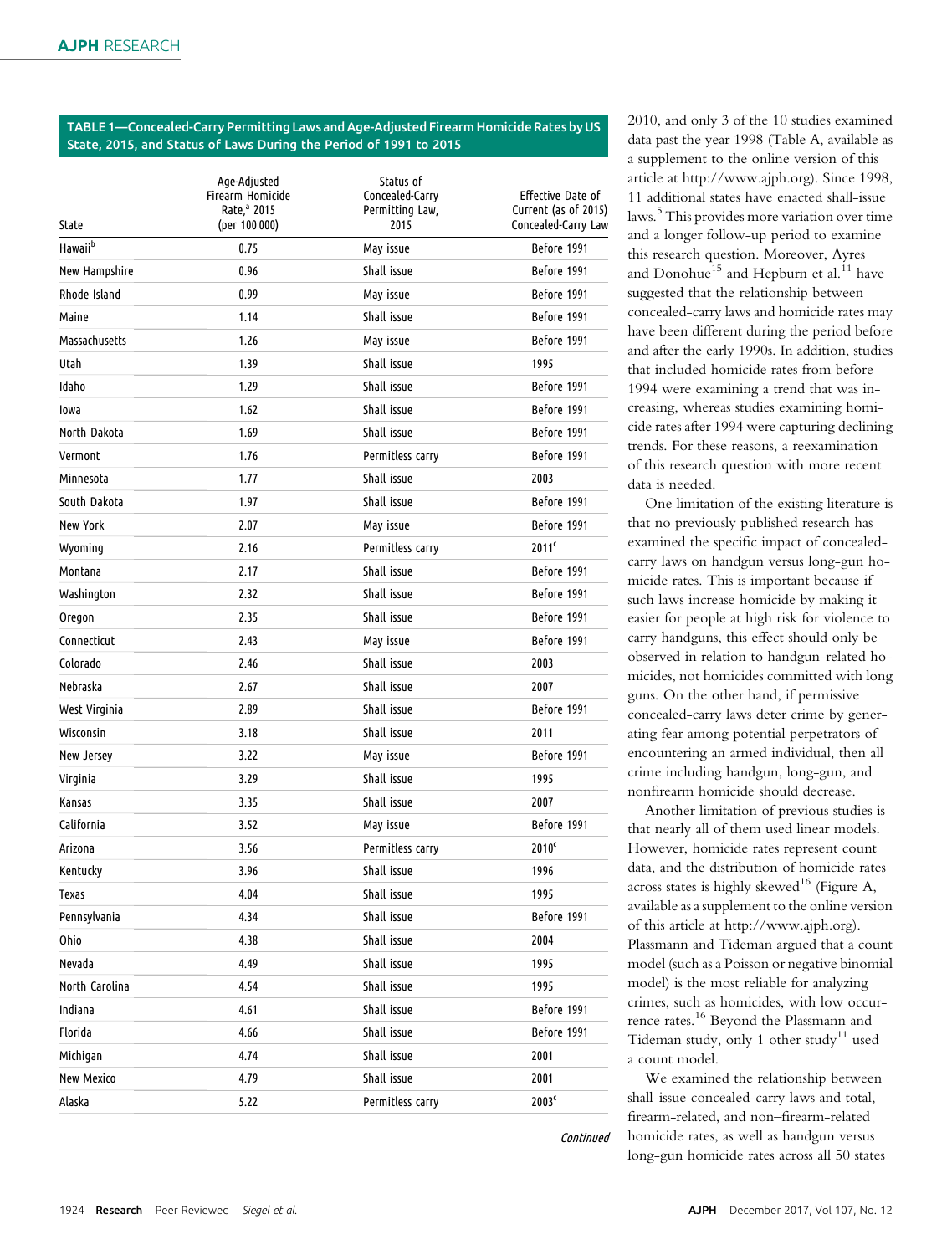| TABLE 1-Continued |                                                                                     |                                                         |                                                                  |  |  |
|-------------------|-------------------------------------------------------------------------------------|---------------------------------------------------------|------------------------------------------------------------------|--|--|
| State             | Age-Adjusted<br><b>Firearm Homicide</b><br>Rate, <sup>a</sup> 2015<br>(per 100 000) | Status of<br>Concealed-Carry<br>Permitting Law,<br>2015 | Effective Date of<br>Current (as of 2015)<br>Concealed-Carry Law |  |  |
| Arkansas          | 5.34                                                                                | Shall issue                                             | 1995                                                             |  |  |
| <b>Illinois</b>   | 5.45                                                                                | Shall issue                                             | 2013                                                             |  |  |
| Tennessee         | 5.51                                                                                | Shall issue                                             | 1994                                                             |  |  |
| Georgia           | 5.73                                                                                | Shall issue                                             | Before 1991                                                      |  |  |
| Oklahoma          | 5.87                                                                                | Shall issue                                             | 1995                                                             |  |  |
| <b>Delaware</b>   | 6.12                                                                                | May issue                                               | Before 1991                                                      |  |  |
| South Carolina    | 7.55                                                                                | Shall issue                                             | 1996                                                             |  |  |
| Maryland          | 7.69                                                                                | May issue                                               | Before 1991                                                      |  |  |
| Missouri          | 7.92                                                                                | Shall issue                                             | 2003                                                             |  |  |
| Alabama           | 8.43                                                                                | Shall issue                                             | 2013                                                             |  |  |
| Mississippi       | 9.11                                                                                | Shall issue                                             | 1991                                                             |  |  |
| Louisiana         | 9.96                                                                                | Shall issue                                             | 1996                                                             |  |  |

Note. "May-issue" states are those in which law enforcement officials had wide discretion over whether to issue concealed-carry permits. "Shall-issue" states are those in which there was little or no discretion; permits must be issued if requisite criteria are met."Permitless-carry" states are those in which there was no permit necessary to carry a concealed handgun.

<sup>a</sup> From Centers for Disease Control and Prevention (CDC).<sup>1</sup>

b Data for Hawaii are unavailable for the years 2010 to 2015 because the CDC's Web-Based Injury Statistics Query and Reporting Systems does not report homicide counts fewer than 10. The data here are from 2009.

<sup>c</sup>Changed from "may issue" to "shall issue" in 1994.

during the 25-year time period of 1991 to 2015 with both count and linear regression models. We examined the specificity of the relationship between concealed-carry laws and homicide rates by separately modeling firearm versus nonfirearm homicide rates and then within firearm-related homicides by modeling handgun versus long-gun homicide rates. We analyzed the relationship between shall-issue concealed-carry laws and homicide rates by using both a count and a linear regression model, thus examining the robustness of results to the type of model used.

## **METHODS**

We used a quasi-experimental panel design, taking advantage of changes in state concealed-carry permitting laws over time, to explore the relationship between these laws and total, firearm-related, and non–firearmrelated homicide rates in the 50 states over a 25-year period, 1991 to 2015. We

modeled homicide rates in 2 ways: (1) using a negative binomial regression with homicide rates as the outcome variable and (2) using linear regression with log-transformed homicide rates as the outcome variable. In both cases, we included year and state fixed effects and controlled for a range of time-varying, state-level factors.

## Variables and Data Sources

Outcome variables. The main outcome variable was the age-adjusted firearm homicide rate in each year analyzed. For example, Missouri's shall-issue law went into effect in 2003; thus, we analyzed homicide rates associated with Missouri's shall-issue law for the years 2004 to 2015. We obtained homicide rates from the Centers for Disease Control and Prevention's (CDC's) Web-Based Injury Statistics Query and Reporting Systems (WISQARS) database.<sup>1</sup> This is the ideal source for homicide data because there is complete annual reporting from all 50 states and because the data are extracted from the

Vital Statistics death registry maintained by the National Center for Health Statistics, which is based on standardized death certificates. The completeness of reporting is approximately 99%.<sup>17</sup> The CDC age-adjusted the rates to the 2000 standard population.

The second outcome variable was the handgun or long-gun homicide rate, obtained from the Federal Bureau of Investigation's Uniform Crime Reports, Supplemental Homicide Reports (SHR).<sup>18</sup> Although WISQARS does provide mortality data from International Classification of Diseases, Ninth Revision and Tenth Revision, codes that can list handgun and long gun as the cause of death, unfortunately, most death certificates involving a firearm homicide do not specify the type of weapon used. Therefore, most firearm homicide deaths in WISQARS are classified as "other and unspecified" firearm, and it is not possible to use these data to disaggregate handgun and long-gun homicides.<sup>19</sup> By contrast, the SHR is missing data on the type of weapon used in firearm homicides in just 13.4% of cases. Thus, the SHR is the best, if not only, source for state-specific, firearm type–specific homicide data.

The SHR disaggregates firearm homicides into handgun, rifle, shotgun, and other (and unknown). We used the handgun deaths to generate handgun homicide rates and the sum of rifle, shotgun, and other gun deaths to generate long-gun homicide rates for each state and year. Although SHR data may include listing of multiple weapons in an incident, only 1 weapon may be associated with a homicide death.<sup>20</sup> Because of missing data on weapon type, we excluded 13.4% of firearm homicide cases in estimating handgun homicide rates. Nevertheless, there was little discrepancy between the firearm homicide totals from WISQARS and the SHR, which were correlated at  $r = 0.98$ .

Because not all local law enforcement agencies complete the supplemental reports, the SHR data set excludes approximately 10% of all homicides.<sup>21</sup> This problem was addressed by applying weights that adjusted each state- and year-specific estimate up to the overall number of homicides reported in the Uniform Crime Report for that state and year. Fox kindly provided us with updated SHR files that added previously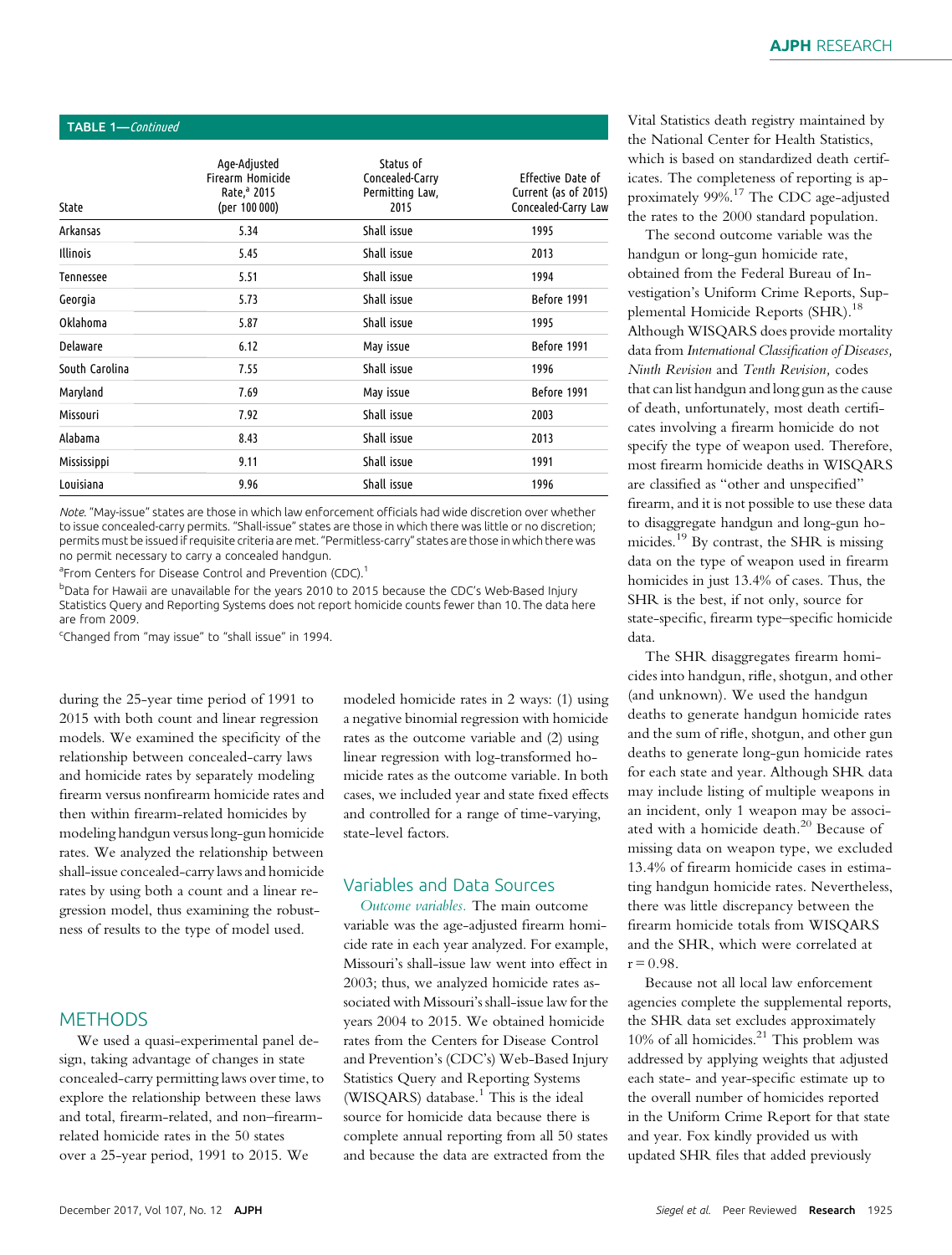#### TABLE 2—Elements of Discretion in Law Enforcement Decisions to Approve or Deny Concealed Handgun Carry Permits: "May-Issue"US States, 2015

| State         | <b>Elements of Discretion</b>                                                                                                                                                                                                                                                                                                                                                                                                                                                                                                                                                   | Citation                                |
|---------------|---------------------------------------------------------------------------------------------------------------------------------------------------------------------------------------------------------------------------------------------------------------------------------------------------------------------------------------------------------------------------------------------------------------------------------------------------------------------------------------------------------------------------------------------------------------------------------|-----------------------------------------|
| California    | Applicant must be of "good moral character" and must have "good cause" for issuance of the license.                                                                                                                                                                                                                                                                                                                                                                                                                                                                             | California Penal Code § 26150, § 26155  |
| Connecticut   | Applicant must intend only to make "legal use" of the handgun and must be a "suitable person to<br>receive such permit."                                                                                                                                                                                                                                                                                                                                                                                                                                                        | Connecticut General Statutes § 29-28    |
| Delaware      | Applicant must be "of good moral character," must desire the handgun for "personal protection" or<br>"protection of the person's property," and must submit signed, written statements of 5 "respectable<br>citizens" of the county who testify that the applicant is a person "of sobriety and good moral<br>character" and "bears a good reputation for peace and good order in the community" and that<br>a handgun is "necessary for the protection of the applicant or the applicant's property." The Superior<br>Court has discretion to approve or deny the application. | Delaware Code § 1441                    |
| Hawaii        | Must be "an exceptional case," the applicant must show "reason to fear injury to the applicant's person<br>or property," the applicant must be "a suitable person" to be licensed, and the chief of police must<br>determine that the person "is qualified to use the firearm in a safe manner."                                                                                                                                                                                                                                                                                | Hawaii Revised Statutes § 134-9         |
| Maryland      | Applicant must have a "good and substantial reason to wear, carry, or transport a handgun, such as<br>a finding that the permit is necessary as a reasonable precaution against apprehended danger," and<br>the applicant must not have "exhibited a propensity for violence or instability that may reasonably<br>render the person's possession of a handgun a danger to the person or to another."                                                                                                                                                                           | Maryland Public Safety Code § 5-306     |
| Massachusetts | Applicant must be a "suitable" person and must not be judged to potentially create a risk to public<br>safety.                                                                                                                                                                                                                                                                                                                                                                                                                                                                  | Massachusetts General Laws 140 § 131    |
| New Jersey    | Applicant must demonstrate a "justifiable need to carry a handqun" and must submit endorsements by<br>3 individuals who have known the applicant for at least 3 years that the applicant is "a person of good<br>moral character and behavior."                                                                                                                                                                                                                                                                                                                                 | New Jersey Statutes § 2C:58-4           |
| New York      | "Applicant must be "of good moral character," must be "of good character, competency, and integrity,<br>and there must be no "good cause" for denial of the license.                                                                                                                                                                                                                                                                                                                                                                                                            | New York Penal Law § 400.00             |
| Rhode Island  | Applicant must have "good reason to fear an injury to his or her person or property" or have "any other<br>proper reason" for carrying a handqun and must be a "suitable person to be so licensed."                                                                                                                                                                                                                                                                                                                                                                             | General Laws of Rhode Island § 11-47-11 |

Note. "May-issue" states are those in which law enforcement officials had wide discretion over whether to issue concealed-carry permits.

missing data for Florida and included data through  $2015.<sup>21</sup>$ 

Main predictor variable. Using Thomson Reuters Westlaw to access historical state statutes and session laws, we developed a database indicating the presence or absence of 100 provisions of firearm laws in each state over the  $25$ -year period.<sup>5</sup> We coded laws by the year they went into effect, regardless of the month of the effective date. However, in the analytic models, we lagged the state laws by 1 year, which ensured that all laws were in effect during the year in which their impact was being assessed. Following Lott and Mustard, $22$  we assessed the impact of laws starting in the first full year they were in effect.

We examined the potential impact of shall-issue laws, comparing them to may-issue laws. In other words, using the may-issue states as the reference group, we estimated the impact of shall-issue laws on homicide rates. Because only 4 states had permitless-carry laws in place during the study period, there were not enough observations to allow any meaningful analyses of these laws. Therefore, we deleted state– year observations in which a permitless-carry law was in effect.

Control variables. We controlled for 12 state-level factors that (1) were found in the previous literature<sup>3,6–14</sup> to be significantly related to homicide rates and (2) were significantly related to the presence of shall-issue laws in our data set (i.e., the regression coefficient for the variable was significant at a level of  $P = .05$  in a logistic regression with shall-issue law as the dependent variable): household firearm ownership (using the standard proxy, which is the percentage of all suicides committed with a firearm), proportion of Blacks, proportion of young adults

(aged 18 to 29 years), proportion of men among young adults, proportion of the population living in urban areas, total population, population density, per capita alcohol consumption, the nonhomicide violent crime rate (aggravated assault, robbery, and forcible rape), the poverty rate, unemployment rate, median household income, per capita disposable income, incarceration rate, and per capita number of law enforcement officers. Variable definitions and data sources are provided in Table B, available as a supplement to the online version of this article at [http://www.ajph.org.](http://www.ajph.org) We also controlled for the following state firearm laws that could serve as alternative explanations for changes in homicide during the study period: (1) universal background checks required for all handgun purchases, (2) waiting periods required for all handgun purchases, and (3)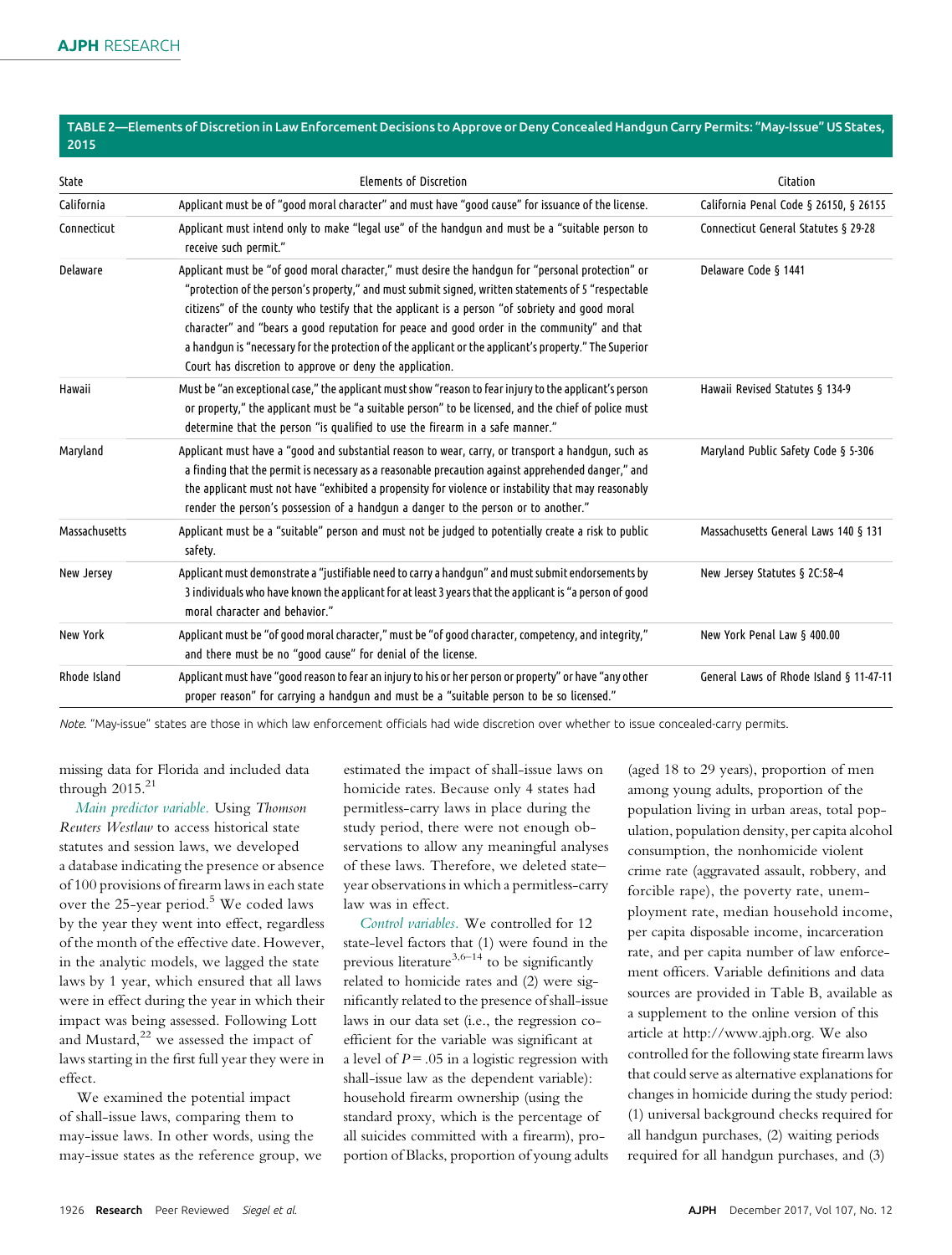permits required to purchase or possess firearms.

### Analysis

Count models. Because homicide rates are not normally distributed but skewed and overdispersed, we modeled this outcome by using a negative binomial distribution. To control for clustering in our data by year (25 levels) and by state (50 levels), we entered year and state as fixed effects in the regression models. We used robust standard errors that account for the clustering of observations, serial autocorrelation, and heteroskedasticity.<sup>23</sup>

Our final model was as follows:

$$
(1) \quad Pr\big(H_{st} = h_{st}\big) = \big[\Gamma\big(\gamma_{st} + \alpha^{-1}\big)\big/
$$

$$
\Gamma\big((\gamma_{st} + 1)\Gamma\alpha^{-1}\big)\big]\big[1/\right.
$$

$$
(1 + \alpha \mu_{st})\big]^{1\alpha} \big[\mu_{st}/\big(\alpha^{-1} + \mu_{it}\big)\big]^{sst},
$$

where  $Pr(H_{st} = h_{st})$  is the probability that state s in year t has a homicide rate equal to  $h_{st}$ ,  $E(H<sub>st</sub>) = \mu<sub>st</sub>$ , and  $Var(H<sub>st</sub>) = \mu<sub>st</sub> + \mu<sup>2</sup>$ <sub>st</sub>.

The mean homicide rate was then modeled as follows:

$$
(2) \quad \ln(\mu_{st}) = \alpha + \beta_1 CC_{st} +
$$
\n
$$
\beta_2 C_{st} + S + T + e,
$$

where  $CC_{st}$  is a dummy variable for the presence of a shall-issue law, C is a vector of control variables, S represents state fixed effects, and T represents year fixed effects.

The negative binomial regression coefficients are reported as incidence rate ratios (IRRs). The IRR indicates the percentage difference in homicide rate for states with a shall-issue concealed-carry law compared with states with a may-issue law.

Linear models. To check the robustness of our findings, we repeated the analyses with a linear regression model, with the logtransformed homicide rate as the outcome variable, again by using robust standard errors.<sup>23</sup> As with the negative binomial models, we included year and state fixed effects, and we included the same state-level control variables.

We conducted analyses with Stata version 14.1 (StataCorp LP, College Station, TX).

We evaluated the significance of regression coefficients by using a Wald test at  $\alpha$  = 0.05.

We checked the robustness of our results by conducting several sensitivity analyses, including

- 1. Restricting the analysis to the 23 states in which shall-issue laws were adopted during the study period,
- 2. Using raw count data instead of homicide rates,
- 3. Restricting the analysis to states with population greater than 1 000 000,
- 4. Restricting the analysis to the period 1991 to 2002,
- 5. Restricting the analysis to the period 2003 to 2015, and
- 6. Using SHR instead of WISQARS homicide data (thus avoiding the problem of missing data for some smaller states after 1998).

## RESULTS

During the study period, 23 states adopted shall-issue laws (Table 1). By 2015, 37 states had such laws. In the same year, the average firearm homicide rate in the states with shall-issue laws was 4.11 per 100 000, compared with 3.41 per 100 000 in the mayissue states. The number of states that had permitless-carry laws in effect at all during the study period was small  $(n = 4)$ , as was the number of observations ( $n = 46$ ), limiting our ability to analyze the impact of these laws. Because CDC does not report homicide counts of fewer than 10 in years after 1998, we were missing outcome data for several years for 6 states (Hawaii, New Hampshire, North Dakota, South Dakota, Vermont, and Wyoming); a sensitivity analysis with SHR data revealed that these omissions do not affect our findings.

In negative binomial regression models, shall-issue concealed-carry permitting laws were significantly associated with 6.5% higher total homicide rates compared with may-issue states (IRR =  $1.065$ ; 95% confidence interval [CI] = 1.032, 1.099; Table 3). The association was specific to firearm homicide rates, which were 8.6% higher in shall-issue states (IRR =  $1.086$ ;  $95\%$  $CI = 1.047, 1.126$ . There was no significant association between shall-issue laws and nonfirearm homicide rates (IRR = 1.014; 95% CI =  $0.963$ , 1.068). Further disaggregation within firearm homicides showed that the association between shall-issue laws and firearm homicide rates was specific to handgun homicide. Shall-issue states had handgun homicide rates that were 10.6% higher (IRR = 1.106; 95% CI = 1.039, 1.177), but there was no significant association with long-gun homicide rates (IRR = 0.999; 95% CI = 0.915, 1.090).

The results of the linear regression analyses were similar. Here, shall-issue laws were significantly associated with 6.6% higher total homicide rates compared with may-issue states (95% CI = 3.0%, 10.4%; data not shown). The association was specific to firearm homicide rates, which were 11.7% higher in "shall issue" states (95% CI =  $6.4\%$ , 17.2%); there was no significant association between these laws and nonfirearm homicide rates. Further disaggregation within firearm homicides showed that the association between shall-issue laws and firearm homicide rates was specific to handgun homicide. Shall-issue states had handgun homicide rates that were 19.8% higher (95%  $CI = 10.3\%, 30.1\%$ , but rates of long-gun homicide were not significantly different in states with shall-issue compared with mayissue laws.

The significant association between shallissue laws and higher total, firearm, and handgun-related homicide rates remained when we restricted the analysis to the 23 states in which these laws were adopted during the study period (Table 3). This pattern of results was robust to a series of additional sensitivity checks, including using raw count data, restricting the analysis to states with a population of more than 1 000 000, restricting the analysis to the period 1991 to 2002, restricting the analysis to the period 2003 to 2015, and using SHR instead of WISQARS homicide data.

## **DISCUSSION**

To the best of our knowledge, this is the first study to examine the relationship between concealed-carry permitting laws and handgun-specific homicide rates. We found that, when we used both count and linear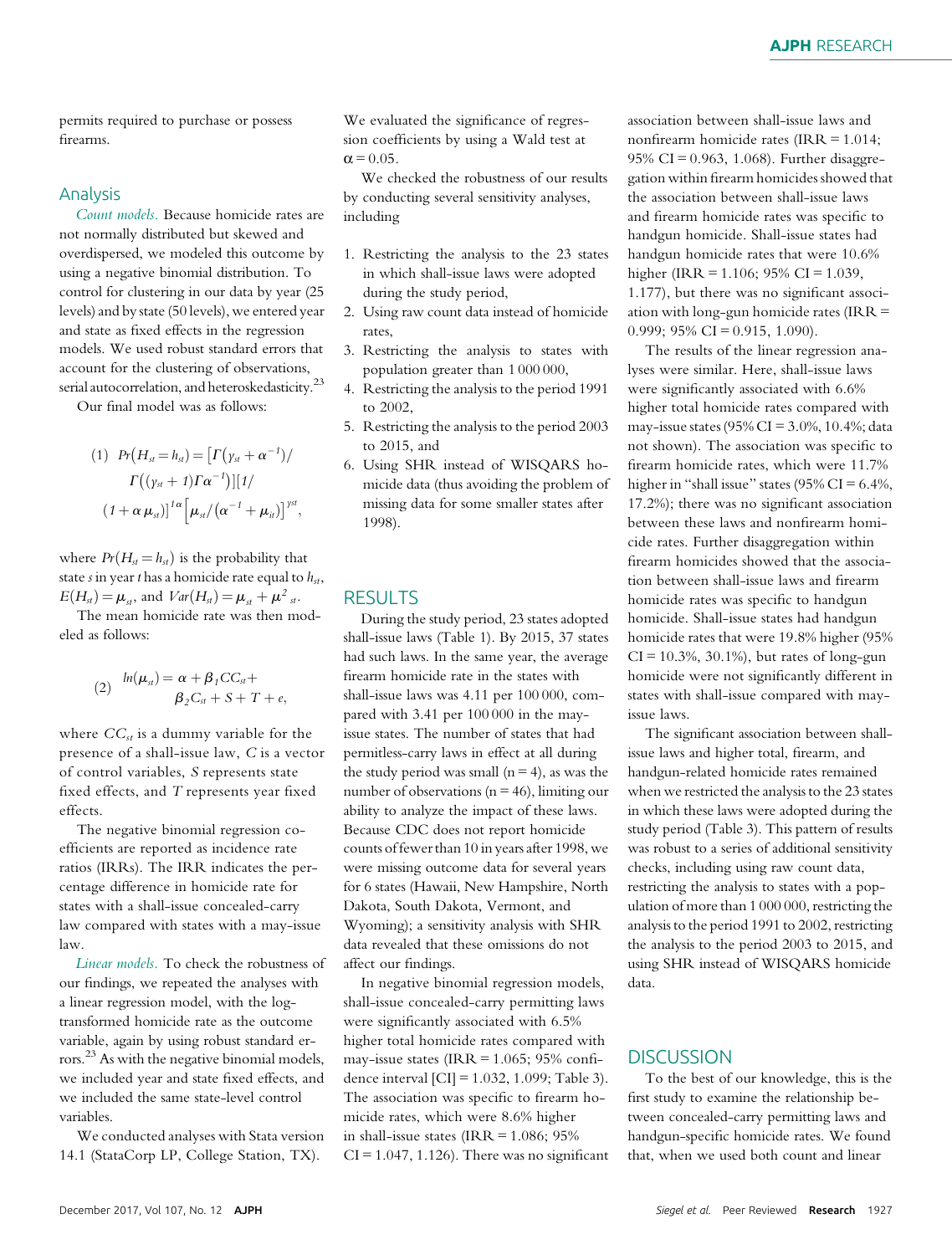models and after we controlled for a range of time-varying state factors and for unobserved time-invariant state factors by using a fixed-effects model, shall-issue concealedcarry permitting laws were significantly associated with 6.5% higher total homicide rates, 8.6% higher firearm-related homicide rates, and 10.6% higher handgun-specific homicide rates compared with may-issue states.

A major reason for inconsistent results in the existing literature on the effects of concealed-carry laws may be that the relationship between concealed-carry laws and homicide rates was different during the period before and after the early 1990s.<sup>11,15</sup> It is possible that despite the enactment of early shall-issue laws in the 1970s and 1980s, the demand for handgun permits in those states was modest. There has been a striking increase in the demand for pistols, especially those designed for concealed carry, during the past decade.<sup>24</sup> Recently, Steidley found that the adoption of shall-issue laws during the period 1999 to 2013 was associated with a persistent, long-term increase in handgun sales in all 7 states studied.<sup>25</sup> Our analysis provides further support for the hypothesis that the relationship between shall-issue laws and higher homicide rates increased over time, as the regression coefficients for these laws was higher for the second half of the study period

(2003–2015) compared with the first half (1991–2002).

Our finding that the association between shall-issue laws and homicide rates is specific to handgun homicides adds plausibility to the observed relationship. If the relationship between shall-issue laws and homicide rates were spurious, one might expect to see the relationship hold for long-gun as well as handgun homicide rates. Moreover, this finding is inconsistent with the hypothesis that permissive concealed-carry laws deter crime by increasing the presence of armed individuals. Were that the case, one would expect to see lower handgun, nonhandgun, and nonfirearm homicide rates in shall-issue compared with may-issue states. The lack of an association between shall-issue laws and long-gun homicide rates is also inconsistent with the hypothesis that the presence of more concealed weapons escalates the level of violence in encounters that may involve a long gun.

## Strengths and Limitations

This study has several novel strengths, including the use of both count and linear models, the use of recent data (through 2015), and the disaggregation of homicide rates. Nevertheless, caution should be exercised in assessing causality from an ecological study

such as this one. In particular, these results should be interpreted with caution because of the possibility that they reflect a reverse association. That is, it is possible that the adoption of shall-issue concealed carry laws is associated with higher baseline homicide rates so that we are picking up not a causal effect of these laws on homicide but a systematic difference in baseline homicide rates between states that do or do not have these laws. However, our findings hold even when the analysis is restricted to states that started with may-issue laws at the beginning of the study period and adopted shall-issue laws during the study period.

An additional limitation of this study is that we could not consider the enforcement of concealed-carry laws.<sup>26</sup> Enforcement of these laws may vary not only among states, but also among counties in the same state.<sup>11</sup> In addition, we did not have information on the number of concealed-carry permits issued in each state or the number of homicides committed by concealed-carry permittees.

It is also important to note that we examined only fatal firearm injuries. Further research should investigate potential effects of concealed-carry laws on nonfatal firearm injuries.

Finally, we were unable to analyze the impact of permitless-carry laws because of the small number of observations. Only 4 states

TABLE 3—Sensitivity Analyses of Relationship Between "Shall-Issue" Concealed-Carry Permitting Laws and Homicide Rates: United States, 1991–2015

|                                                                                                     | Homicide Rate, IRR (95% CI) |                        |                      |  |
|-----------------------------------------------------------------------------------------------------|-----------------------------|------------------------|----------------------|--|
| Type of Analysis                                                                                    | Total                       | Firearm                | Handqun              |  |
| Main analysis                                                                                       | 1.065 (1.032, 1.099)        | 1.086 (1.047, 1.126)   | 1.106 (1.039, 1.177) |  |
| Analysis restricted to states that adopted shall-issue concealed-<br>carry laws during study period | 1.063 (1.028, 1.099)        | 1.068 (1.030, 1.108)   | 1.074 (1.002, 1.150) |  |
| Analysis using raw count of homicides with population as the<br>exposure variable                   | 1.051 (1.020, 1.083)        | 1.079 (1.039, 1.120)   | 1.139 (1.067, 1.217) |  |
| Analysis restricted to states with population $>1$ million                                          | 1.055 (1.023, 1.087)        | $1.067$ (1.030, 1.105) | 1.095 (1.029, 1.166) |  |
| Analysis restricted to years before 2003 (1991-2002)                                                | 1.058 (1.014, 1.104)        | $1.067$ (1.019, 1.116) | 1.107 (1.037, 1.180) |  |
| Analysis restricted to years after 2002 (2003-2015)                                                 | 1.064 (1.009, 1.122)        | 1.100(1.028, 1.176)    | 1.274 (1.092, 1.488) |  |
| Analysis using Supplemental Homicide Report data instead of Vital<br>Statistics data                | 1.044 (1.006, 1.083)        | 1.094 (1.047, 1.143)   | 1.106 (1.039, 1.177) |  |

Note. "Shall-issue" states are those in which there was little or no discretion; permits must be issued if requisite criteria are met. CI = confidence interval; IRR = incidence rate ratio. All models include year and state fixed effects and control for the following time-varying, state-level factors: household gunownership levels, proportion of young men, proportion of young adults, proportion of Blacks, proportion living in an urban area, total population, population density, median household income, poverty rate, unemployment rate, per capita disposable income, per capita alcohol consumption, violent crime rate, incarceration rate, per capita law enforcement officers, universal background check laws for all handguns, waiting periods for all handguns, and permits required for all firearms.